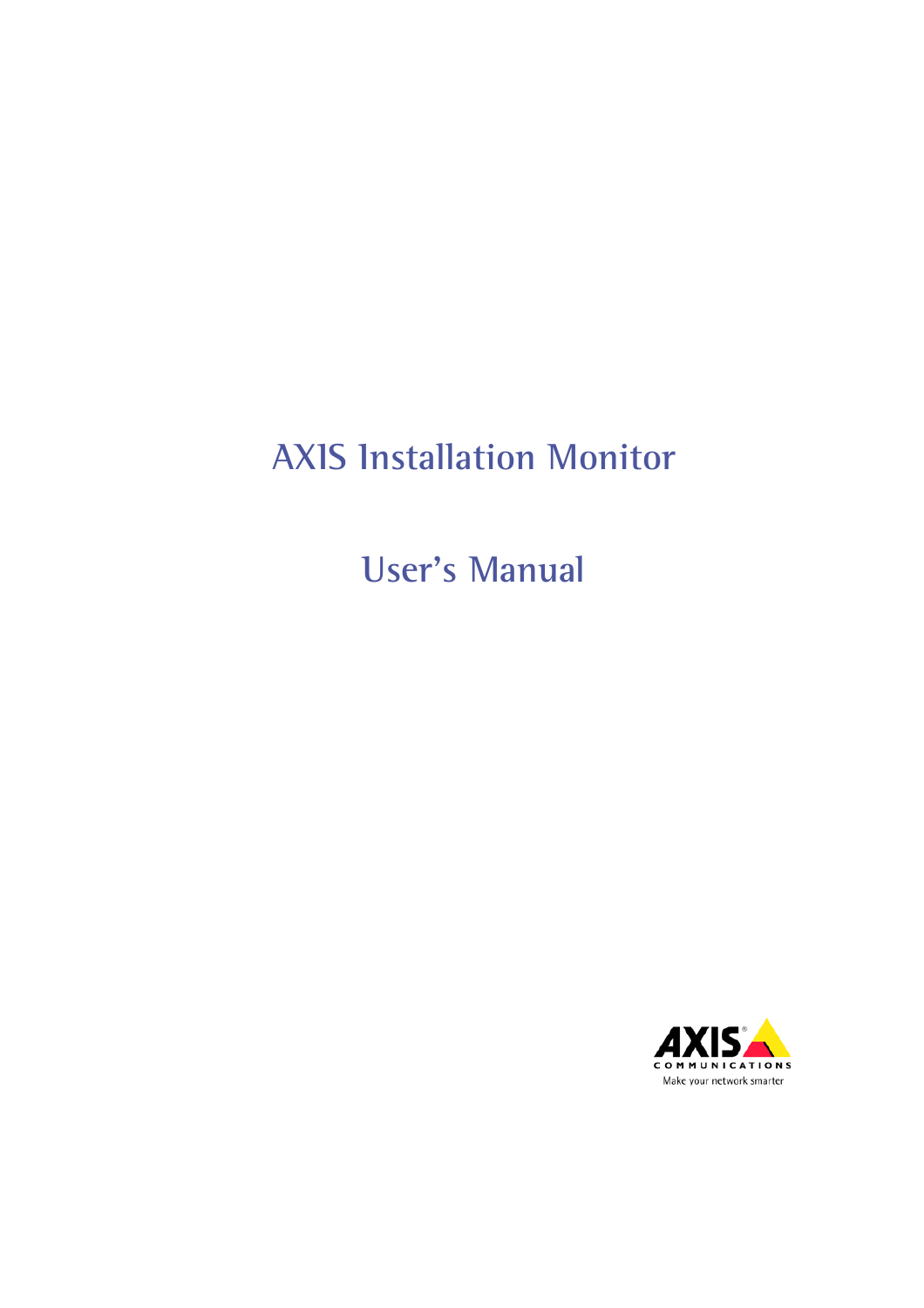#### **Overview**

**Setup** [Single camera setup](#page-4-0) [One or more cameras in a network setup](#page-5-0)

**Main window** [Main menu](#page-2-0) [Device menu](#page-3-0)

**[Monitor window](#page-2-0)** [Monitor menu](#page-4-0) 

**[Tips and tricks](#page-5-1)**

### **Overview**

**AXIS Installation Monitor** provides quick and easy access to Axis network cameras/video servers and their images. By using a handheld Pocket PC, you can easily view the live image, adjust focus, view angle and direction of network cameras located in hard to reach places such as poles, walls, and ceilings. AXIS Installation Monitor automatically discovers Axis network cameras and video servers in both wired and wireless installations.

Note: AXIS Installation Monitor will show only Axis network cameras and video servers.

## **Main window**

AXIS Installation Monitor has two modes: **List** and **Monitor**. List mode displays all Axis network cameras and video servers found on the LAN. Devices are listed by name, IP address, Status and Serial number. The following status messages may be displayed:

- **OK** A successful network response was received from the device
- **Not Accessible** The device was found, but we were unable to contact it using **HTTP**
- **Credentials mismatch** The device was found but the user name or password used was not correct.

The IP address of the network appears at the bottom of the screen along with the menus [Main](#page-2-0) and [Devices](#page-3-0).

Enter particulars for **Application Settings** and **Master Credentials** from the **Main** menu. From the **Device** menu new cameras can be added manually, unique user names and passwords can be entered and device properties can be listed. Monitor settings can also be accessed from the **Device** menu, which includes resolution, frame rate and compression.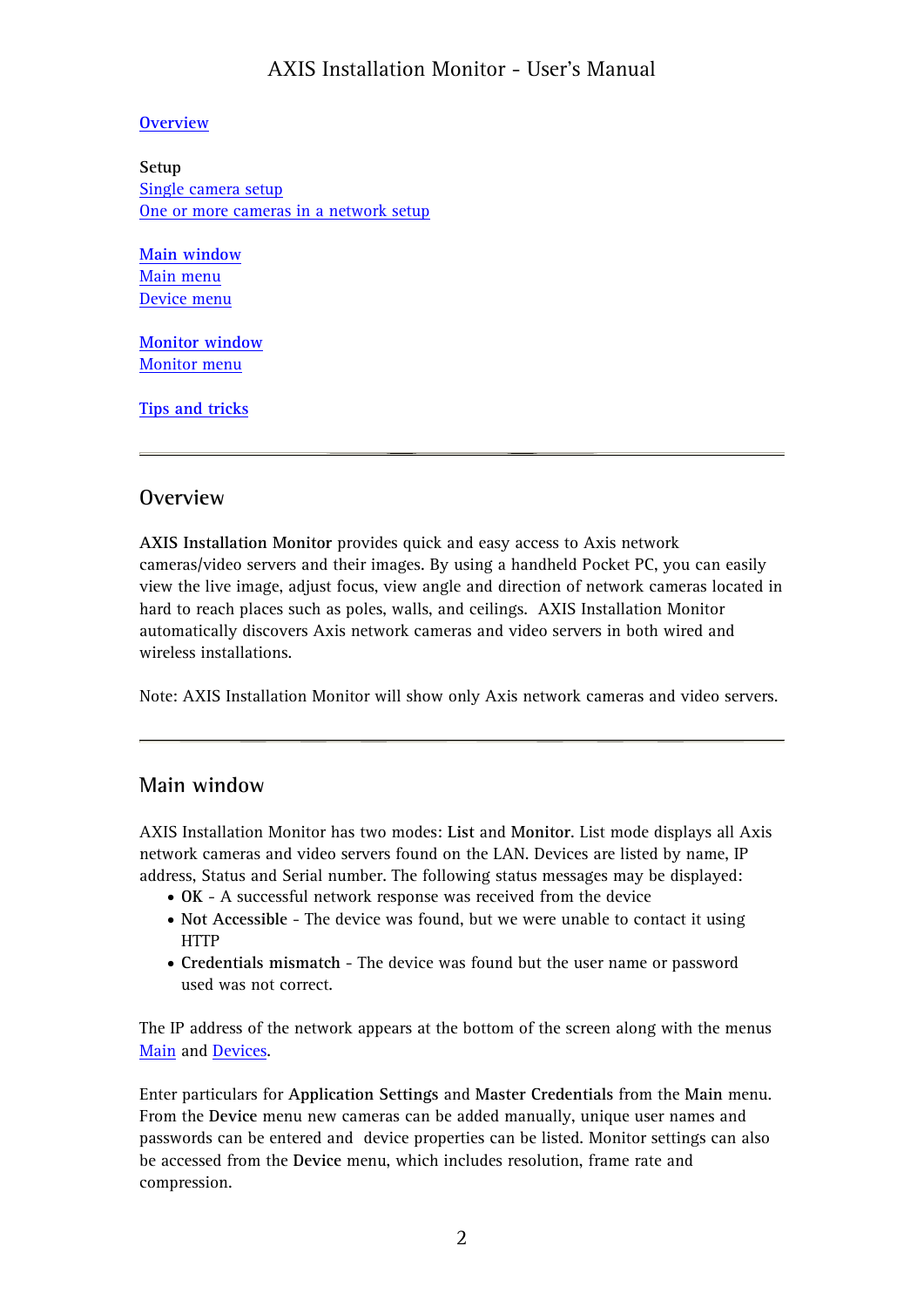<span id="page-2-0"></span>**See also:** Main menu [Device menu](#page-3-0)

## **Monitor window**

The Monitor window is the camera's live view. **Scale-to-fit** will rescale the camera image to fit the display. **Show Actual Size** will display the view in the original size. If the image resolution is larger than the display's, the center of the view is shown. Navigate around the view by tapping the display. The end points of a PTZ camera's view can be tested using the menu item found at **Monitor** > **PTZ.** By pressing the navigator button on the Pocket PC you can move the PTZ camera view one step.

At the bottom of the screen is a focus indicator bar that changes color depending on the camera's focus. The bar turns red if the cameras focus becomes worse and green when the focus improves. A small blue line appears on the bar indicating the best focus reached so far.

**See also:** [Monitor menu](#page-4-0)

## **Main menu**

**Exit -** closes the application.

**About** - Displays the **About** box with version and copyright information.

**PDA Information -** A list of information pertaining to your Pocket PC.

- **OS Version** Operating System being used by your Pocket PC.
- **Framework Version** The version of the .NET Compact Framework used for running AXIS Installation Monitor
- **IP Address** IP address assigned to your Pocket PC. More than one IP address might be listed if your Pocket PC has multiple network adapters, i.e. wireless and Ethernet.
- **Network Status** Possible statuses include Normal, Auto IP or No Network. **Auto IP** will appear if the network is configured to use an AutoIP address and if the network is configured to use DHCP and there is no DHCP server responding. **No Network** will appear if there is no network connection.
- **Screen Resolution** The current resolution setting.

**Application Settings -** Enter the default settings for AXIS Installation Monitor. Tap on **OK** when done.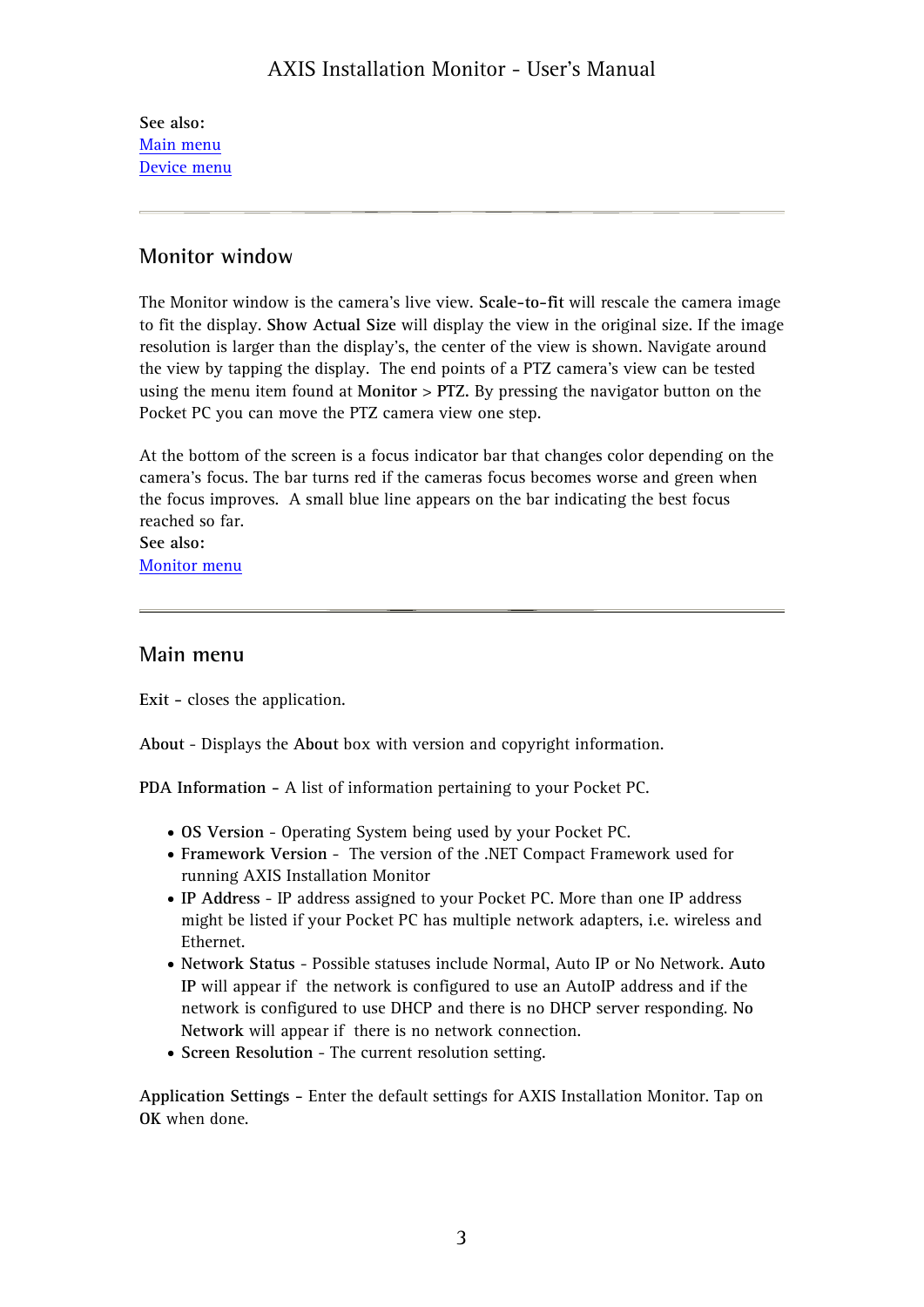- <span id="page-3-0"></span>• **Monitor Mode -** Choose **Enable** from the drop-down list to start AXIS Installation Monitor in live view mode. When **Disabled** the application starts in Main window mode. The Monitor window closes automatically when camera is disconnected.
- **Default HTTP Port** Enter the HTTP port number used to contact the device. The default is port 80 on Axis network cameras.
- **Default Video Scale** Set the video scale for monitor mode.

**Scale-To-Fit -** Displays the whole camera view inside the window. The camera view may be resized to fit. **Actual Size -** Displays the camera view at its actual size. The image will be clipped if it is larger than the screen. Tap the screen to navigate in the view.

**Master Credentials -** This feature allows you to store a user name and password that can be used to access devices. If the Master Credentials match one of the administrator accounts on a device, access is permitted. If a device has a different user name and password than the Master Credentials, you can enter the **User name** and **Password** in **Devices** > **Enter Credentials**.

**See also:** [Main window](#page-2-0) Device menu

### **Devices menu**

**Add Device -** A dialog opens to enter IP Address, HTTP Port, User name and Password of a new device. There is also an option to use Master Credentials when contacting the device. Tap on **Add** to include the network camera in the device list.

**Enter Credentials -** By default, **Use Master Credentials** is enabled to access devices. If the user name and password in the device are different than the Master Credentials, enter the network camera's credentials here and uncheck Use Master Credentials. Tap **OK** to return to List mode.

**Properties -** Lists the device's properties such as Name, IP Address, Port used, etc. See the network camera's user's manual for more information on what these properties entail. Tap on **OK** to return to List mode.

**I/O -** Opens a split window with **Outputs** listed at the top and **Inputs** listed at the bottom. You can verify outputs by tapping **Activate** and **Deactivate**. In the Input list you can also see if they are active or inactive. This option is enabled only if the network camera has I/O capabilities.

**Monitor Settings** - Settings used when viewing a device. Default means the camera's internal settings are used.

• **Resolution** - Select the resolution to use for the image.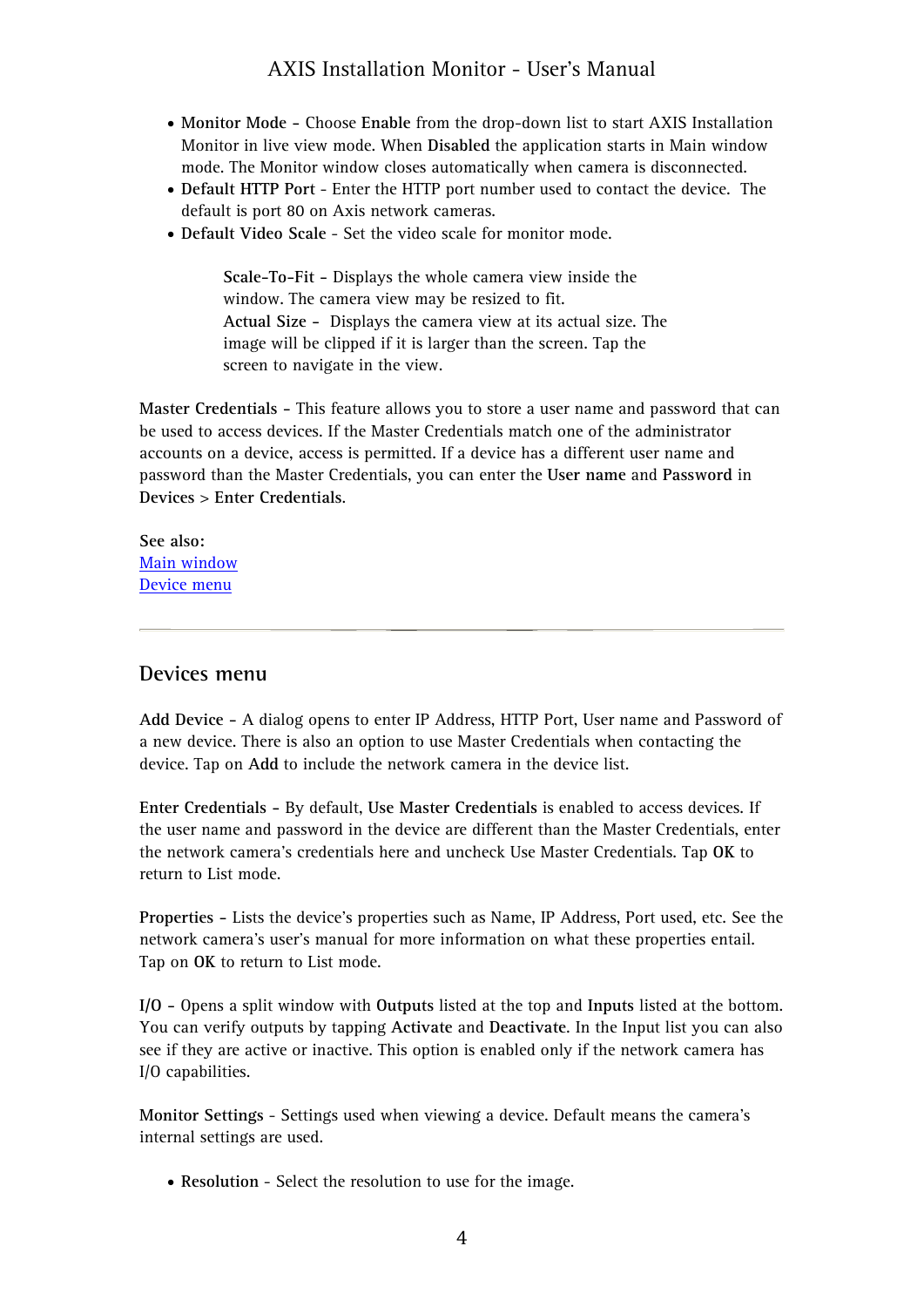- <span id="page-4-0"></span>• **Rotation** - Rotates the camera view. Options are dependent on the camera model.
- **Frame Rate** Enter frames per second to view images from camera.
- **Compression** A higher value will give lower quality images and a lower value will give better images as there is less compression.
- **Channel** Video server channel.

**Open Monitor** - Opens monitor to view camera image. The monitor window can also be opened by double-tapping on the listed device.

**Refresh Selected -** Refreshes only the selected device.

**Refresh -** Updates the list of devices. This can also be accomplished by pressing the center Pocket PC's hard key.

**See also:** [Main window](#page-2-0) [Main menu](#page-2-0)

## **The Monitor menu**

**Close** - Closes the Monitor window. **Image -** Set the video scale of monitor.

- **Scale-To-Fit** Displays the whole network camera's view inside the window. The camera view may be resized to fit.
- **Actual Size** Displays the network camera's view at its actual size. The image will be clipped if it is larger than the screen. Tap the screen to navigate in the view.

**Reset Focus Indicator** - Resets the focus indicator bar at the bottom of monitor screen. **Reconnect -** Re-establishes contact with the network camera.

**Auto Iris** - Becomes active if the camera has auto iris capabilities. When disabled manual focus adjustments are possible.

**PTZ** - Used for testing the end points for the pan and tilt features of network cameras with PTZ capabilities. The navigator button on the Pocket PC can also be used to move the pan/tilt one step.

**See also:** [Monitor window](#page-2-0)

#### **Single camera setup**

- 1. Using a crossover network cable, connect your Pocket PC to the AXIS network camera or video server.
- 2. Tap on menu **Devices** > **Refresh** or press the center of the navigator button**.** The network camera/video server will appear in the list.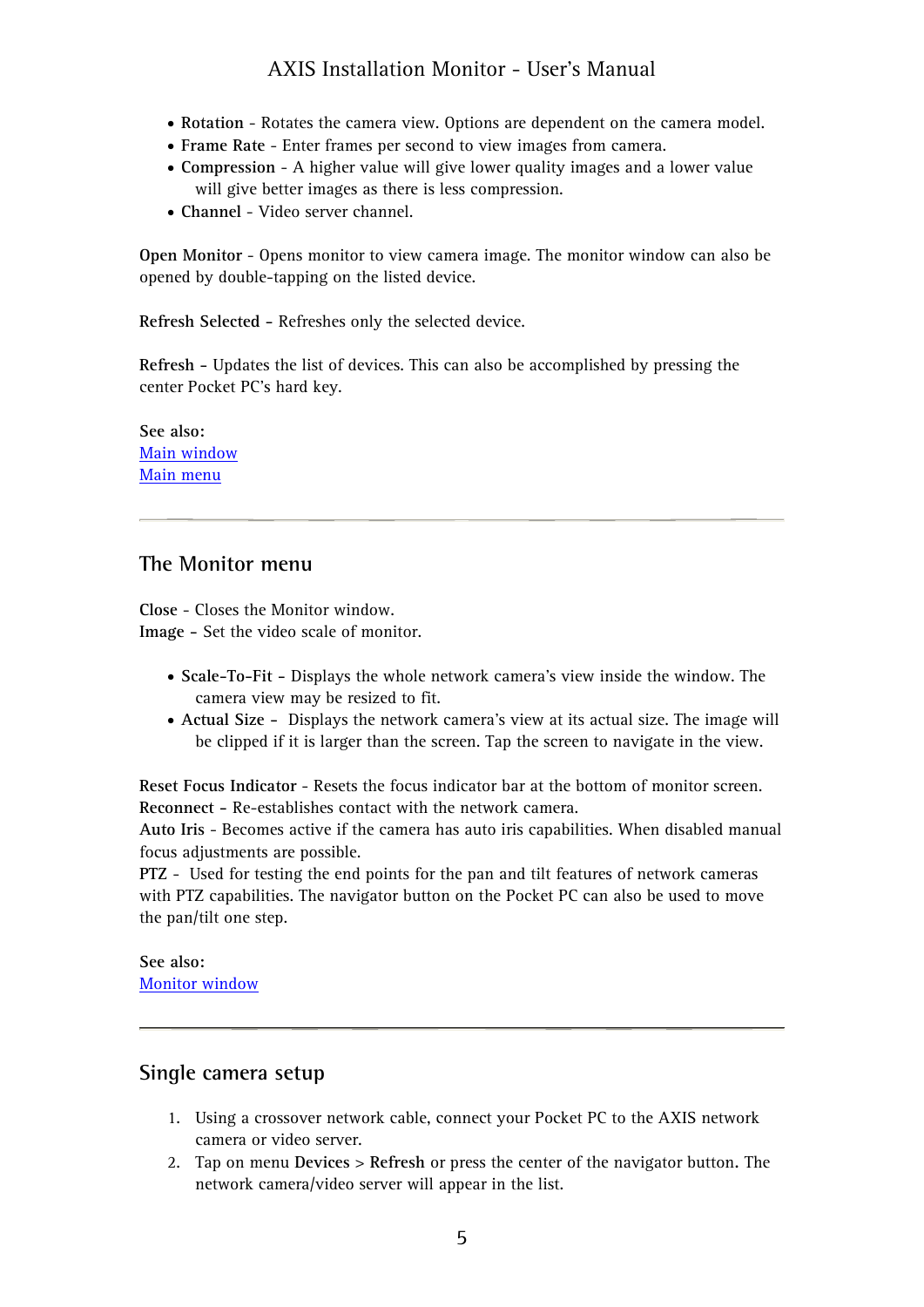- <span id="page-5-1"></span><span id="page-5-0"></span>3. If the network camera uses a different user name and password than the Master Credentials, tap on the camera in the list and choose **Device** > **Enter Credentials**. Enter the camera's **User Name** and **Password**. Uncheck **Use Master Credentials** and tap **OK** to close the dialog. The camera should now have a status of **OK** in the camera list.
- 4. Tap on **Devices** > **Open Monitor** or double-tap on the device to see the network camera's live view in the Monitor window. Depending on the network camera model different options appear in the **[Monitor](#page-4-0)** menu.

#### **See also:**

One or more cameras in a network

#### **One or more cameras in a network**

- 1. Connect to the network using a network cable or wireless connection.
- 2. Tap on menu **Devices** > **Refresh.** The cameras included on the LAN appear in the list.
- 3. If a camera uses a different user name and password than Master Credentials, tap on the camera in the list then choose **Device** > **Enter Credentials**. Enter camera's **User Name** and **Password**. Uncheck **Use Master Credentials** and tap **OK** to close the dialog. The network camera should now have a status of **OK** in the camera list.
- 4. Tap on **Devices** > **Open Monitor** or double-tap on the device to see the network camera's live view in the Monitor window. Depending on the network camera model different options appear in the **[Monitor](#page-4-0)** menu.

Note: To connect to a wireless network you will have to have your Pocket PC configured properly. Consult your Pocket PC's user's manual and System Administrator.

**See also:** [Single camera setup](#page-4-0)

## **Tips and tricks**

- Make sure the network is configured properly.
- Use Internet Explorer on your Pocket PC to verify that the cameras can be reached.
- If possible, avoid using DHCP. Assign a static IP address that matches your network or AutoIP address). If DHCP is used, there will be a delay from power on until the PDA have received an IP address.
- Pressing the center of the navigator button the Main window will refresh the device list.
- The navigator button can be used for moving PTZ cameras.
- If the device status shows "Credential mismatch" incorrectly, refreshing the device to may correct the problem.